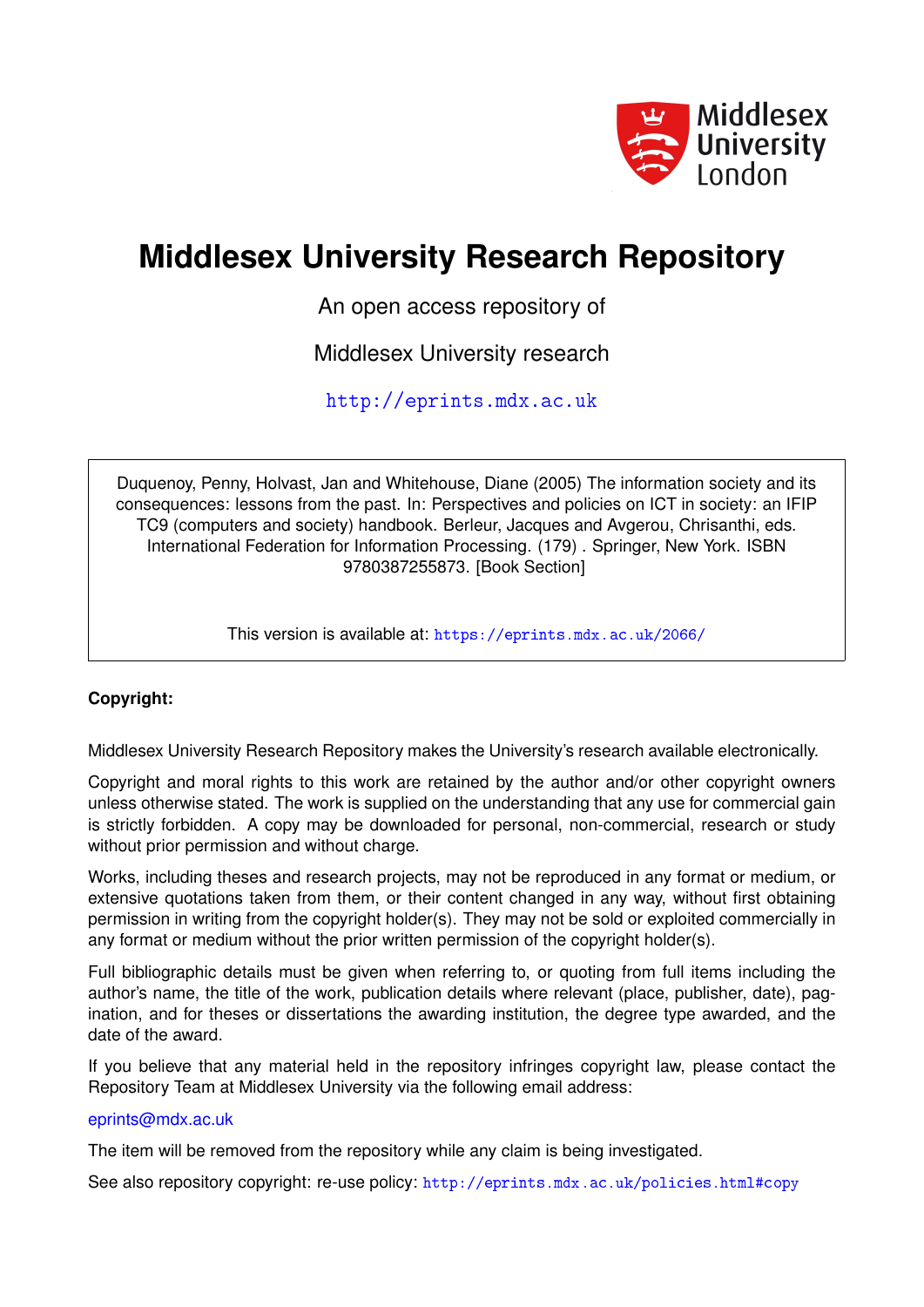# **The Information Society and its Consequences: Lessons from the Past**

Jan HOLVAST [1], Penny DUQUENOY [2] and Diane WHITEHOUSE [3]**<sup>1</sup>** [1] Holvast & Partner, Privacy Consultants, Landsmeer. Email: *[henp.holvast@wxs.nl](mailto:henp.holvast@wxs.nl)* [2] Middlesex University, London. Email: *[p.duquenoy@mdx.ac.uk](mailto:p.duquenoy@mdx.ac.uk)* [3] European Commission, Brussels. Email: *[diane.whitehouse@cec.eu.int](mailto:diane.whitehouse@cec.eu.int)*

#### **INTRODUCTION**

-

Without doubt the year 1976 was an important year for the discussion on Computers and Society. In that year Joseph Weizenbaum"s Computer Power and Human Reason was published and IFIP"s TC 9 on Computers and Society was founded. In this contribution we want to give a short overview of the history since then and answer the question "what lessons can be learned from the past twenty-five years?" Following a review of the vigorous debate on the development of computers in society that has taken place during that period, four main questions are raised:

- 1. Is the Information Society a new phenomenon or is it a question of emphasis?
- 2. Has the development led to a new revolution as never seen before, as many scientists and policy makers would have us believe?
- 3. What are, in a general sense, the consequences of this evolving information society?
- 4. Can information technology be controlled, and if so, what are the main instruments of control?

 $1$ . The views presented are those of the author and do not necessarily represent the official view of the European Commission on the subject.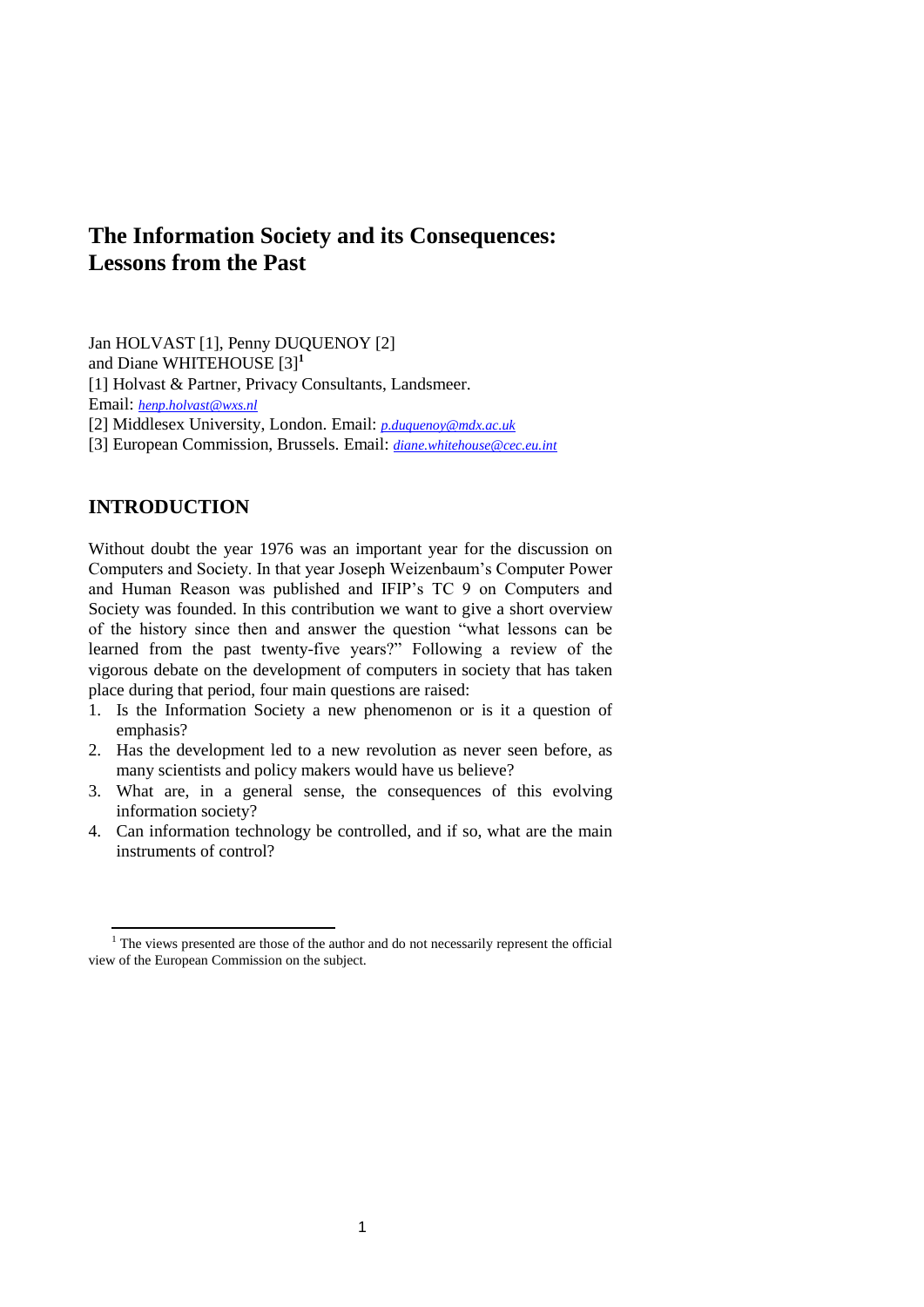#### **COMPUTERS AND SOCIETY**

The history of the Computer and the history of Computers and Society do not run in parallel. Despite the work and the ideas of forerunners, like Schickard, Pascal, von Liebnitz, Babbage, Hollerith and many others, the history of the computer can be seen as having started in the mid 1930s, when Turing, Zuse and Aiken were producing working computers with a practical function. The real start however was shortly after the end of the Second World War.

The consequences of computers on society were first seen in the field of labour. This is not surprising when we look at the enormous amount of literature devoted to the relationship between technology in general and work. Commencing with the influence of industrialisation and work in the middle of the 19th century through to the publications in the 1960s, we see a history of incremental development. It is one continuing story, in which sociologists and political scientists play a dominant role. Predictions that computer technology would soon create revolutionary changes in the number of people employed and in the length of the working week date from the late 1950s and early 1960s. At the same time we see the effects upon the content of the work studied and discussed.

Surprisingly in the middle of the 1960s, there was one other field where the consequences of computing were seen very sharply: privacy. In 1967 the famous and influential book Privacy and Freedom by Alan Westin was published [24]. This book was the finishing touch to a project on "The Impact of Science and Technology on Privacy" that was carried out between 1962 and 1966. Alan Westin was Director of Research of the project. Following this publication there were a number of articles and books on this subject. There was a change of emphasis from the computer as the cause of threats to privacy, to its role in data processing. An important difference with those publications dealing with labour questions is that it was not sociologists or political scientists writing about the issue this time, but lawyers. There are several other fields where the implications of computing were perceived and studied [21]. The organisational consequences are quite substantial, and one major issue has always been the extent to which the introduction of the computer leads to greater organisational centralisation. At the same time it became clear that the computer would, in any case, affect society at large: the growth in the service sector. Already by the 1950s over half of the United States labour force was employed in service industries, although it was argued that the shift would continue to progress gradually.

It was theorised that radical changes could be expected if computerised information systems were to be used as efficiently and effectively in the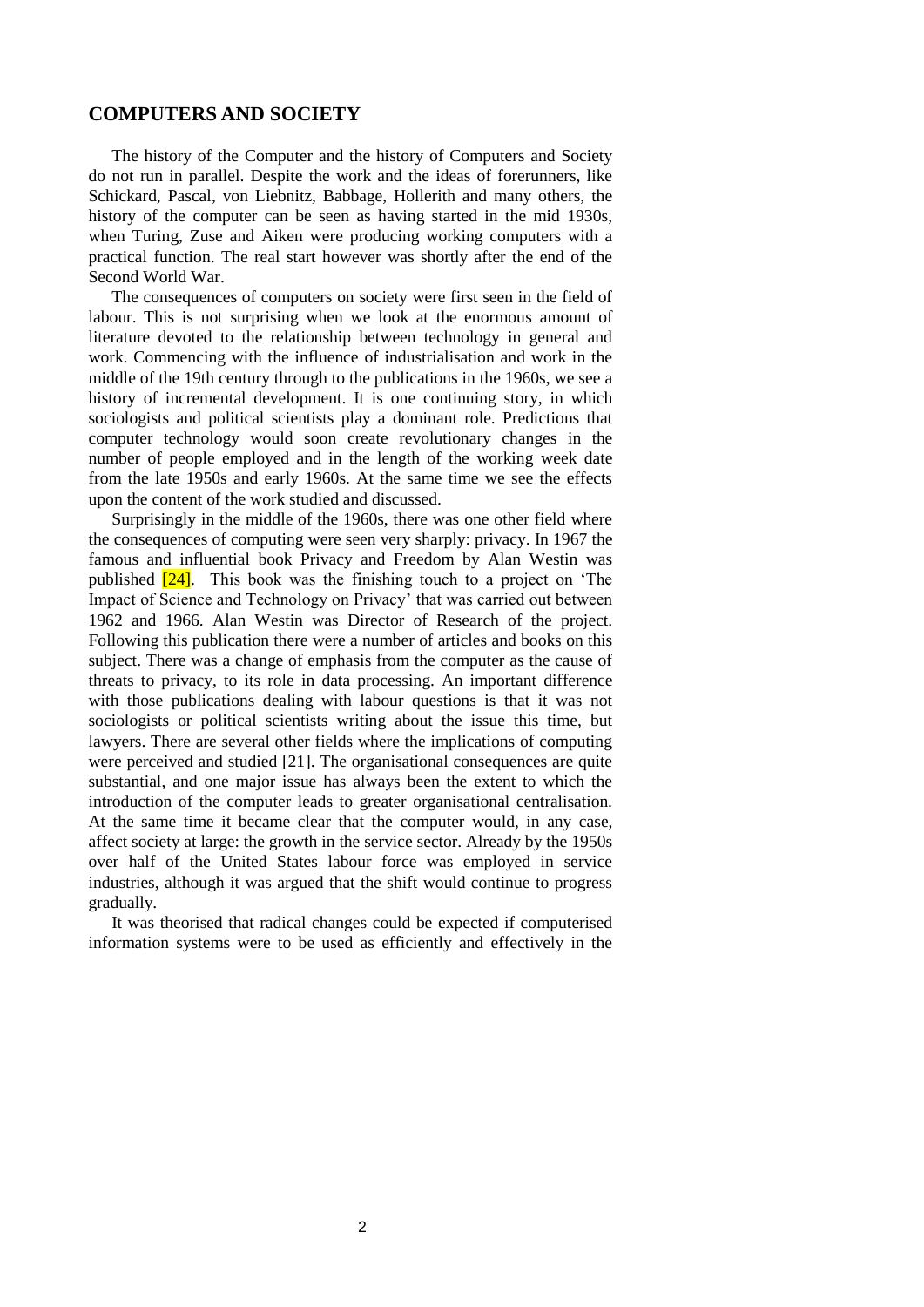political decision-making process. Such amenities as education and medical care could be provided to all members of society. The relationship between computers and democracy received greater attention. Some believed that more and more decisions would be placed in the hands of experts, whereas others believed that computers could be used to establish a system of direct democracy. Ideally citizens should have a direct voice in political decisionmaking. Through the sheer amount of information and the number and speed of new discoveries, there could be great difficulty for people in trying to keep "well informed".

Therefore computers could have a great effect on education. In other words, the computer was seen as an aid in the process of using knowledge. Using computers in schools for instructional purposes was an important challenge, although computers raised the fear that they would increase dehumanisation by substituting machines for live teachers.

Computers were seen as having major consequences for the natural as well as the social sciences when computers were used for both data analysis and problem solving. One field, art, was seen as rather futuristic: "The use of computers in the arts has often been a subject of either good-natured humour or ridicule." [21, p.19] Somewhat greater progress has made towards an understanding of human cognitive processes. Cybernetic research compares the functioning of the human brain with the functioning of computers.

Many of the developments and implications outlined above are from the reader on computers and society, The Computer Impact, the first attempt to bring essays on implications of computer technology together in one volume. As the editor, Irene Taviss, stated, the essays are intended to present a broad sampling of the major issues raised. They were selected to give the reader a sense of the concrete developments of computer technology and their implications in specific spheres of social activity. Taviss hesitated on the choice of the title, although the most appropriate title for a discussion on the social implications of computer technology might appear to be Computers: Curse or Blessing? It is clear that the computer generated great fears and great hopes. "It has become a symbol for all that is good and all that is evil in modern society." [21, p.3]

Although this book was one of the first with a general overview and a vision of computers in society as a whole, it was important not necessarily for the attention it received, but for the discussion that was generated as a result.

The real start of the social discussion on Computers and Society was probably the publication of Daniel Bell"s The Post-Industrial Society [2]. Bell"s analysis posits that the advanced countries were moving from the industrial stage towards a "post-industrial stage" of development. He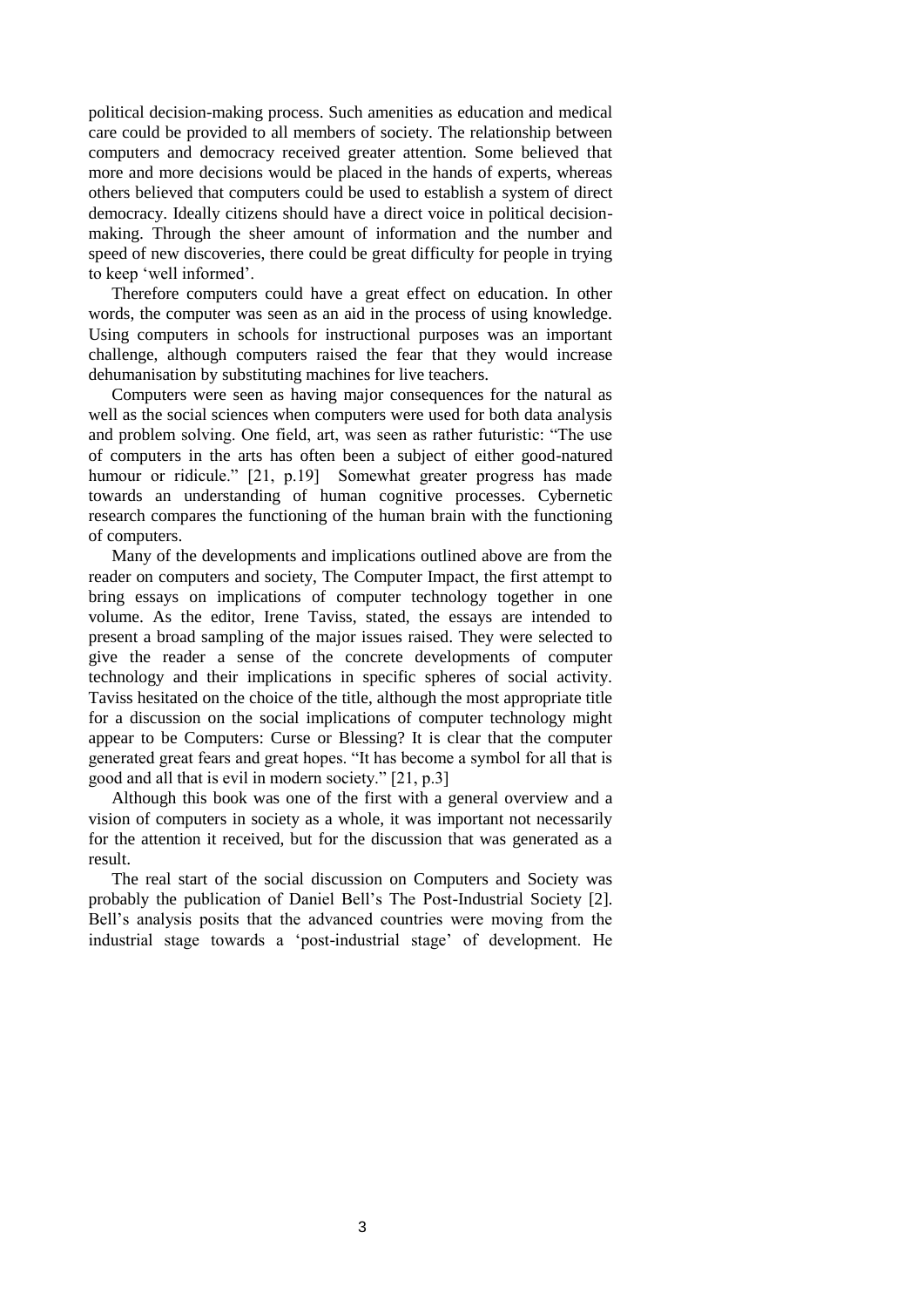claimed that the majority of economically active people would earn their living from different kinds of post-industrial service sector occupations. In a pre-publication he indicated his notion of a "knowledge society", characterised by research and development and a knowledge field with a large proportion of the Gross National Product and a large share of employment [1]. Although his analysis was North American in orientation, we can assume it could be extended to a variety of other countries.

As Annti Kasvio [17] rightly observes, the term "post-industrial" was however used for the first time by Alain Touraine in his book La societé post-industrielle, which was published in 1969. In this book, and following the tradition of sociologists dealing with computer technology, Touraine studied the consequences of the new society on labour and the industrial working class.

## **A BREAKTHROUGH IN THE DISCUSSIONS – THE WEIZENBAUM PERIOD**

In 1976 a book was published that influenced the discussion on computer and society in an enormous way. It was Joseph Weizenbaum"s Computer Power and Human Reason [22]. In this book the way in which computers can be used is criticised for the first time, specific applications are censored or perhaps even "excommunicated". Weizenbaum had been shocked by the way people reacted towards the computer program ELIZA, that he had designed to play the role of a psychologist or doctor. This experience led him to attach new importance to the question of the relationship between the individual and the computer.

In his analysis Weizenbaum came to the conclusion that too much power is given to technology, in particular the computer. Many problems are seen as technical problems that can be solved by a computer. The computer is seen as more powerful than human beings, and 'common sense' is replaced by science. The consequence is an over-emphasis on rationality and instrumentalism. Those who protest against this development are perceived as anti-technological, anti-scientific and, finally, as anti-intellectual. In reality, however, the price - which in Weizenbaum"s view is actually paid is servitude and impotence. Therefore human beings, in particular scientists and engineers, have responsibilities that transcend their situation. Every individual must act as if the whole future of the world, of humanity itself, depends on him or her.

Two kinds of computer applications might either not be undertaken at all, or - if they are contemplated - should be approached with the utmost caution. The first kind includes all projects that propose to substitute a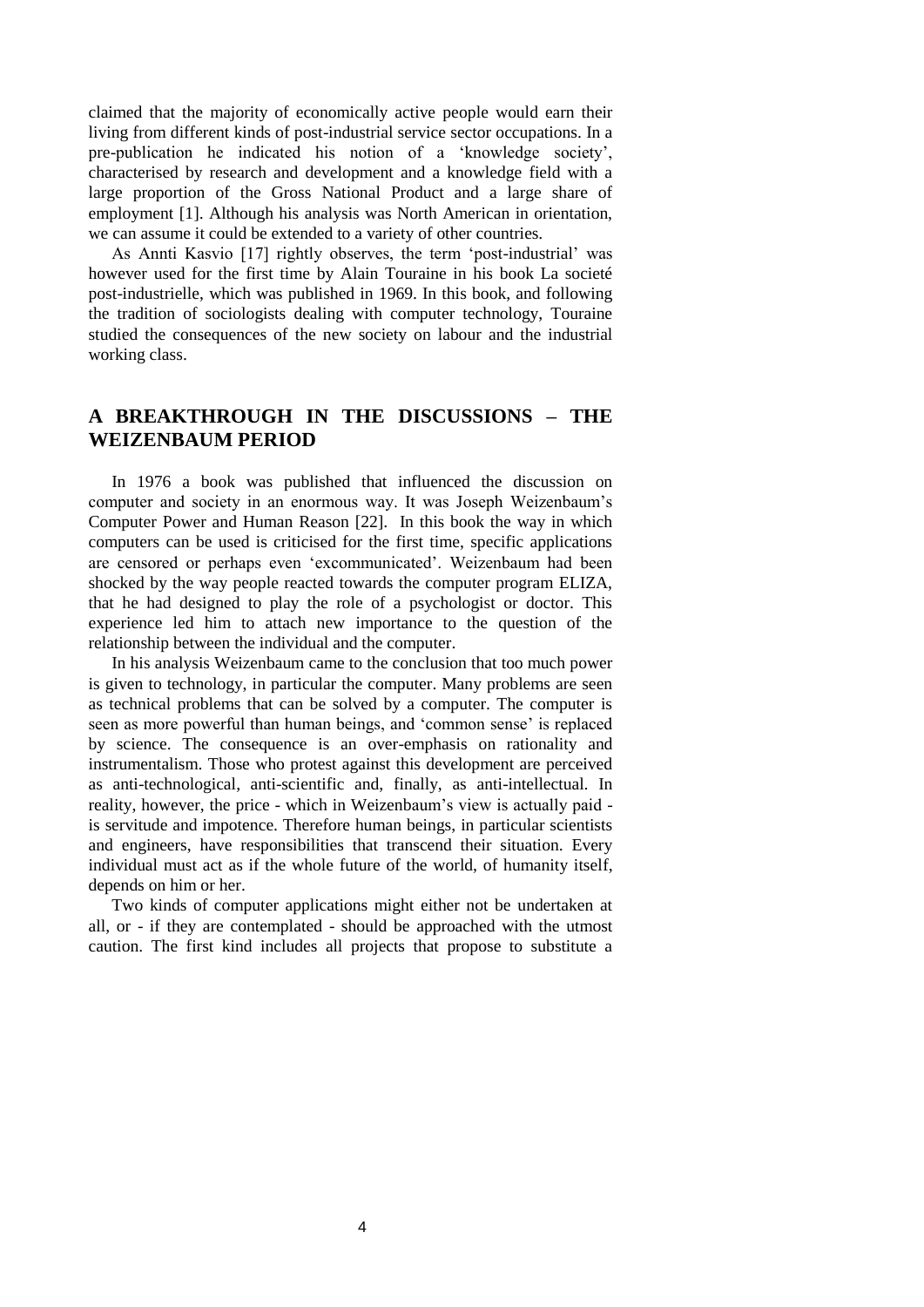computer system for a human function that involves interpersonal respect, understanding, or love. These are the human functions for which computers ought not to be substituted. The second kind of computer application that ought to be avoided is that which can easily be seen to have irreversible and not entirely foreseeable side effects. If computers cannot be shown to meet a pressing human need that cannot readily be met in any other way, then their use ought not to be pursued.

## **THE BEGINNING OF THE DEBATE ON THE IMPACT OF THE INFORMATION SOCIETY**

The growth of interest in computers and information technology is largely due to this initial publication by Weizenbaum. Other resulting publications are two voluminous books published in 1979 and 1980. The first is The Computer Age: A Twenty-Year View, edited by Michael Dertouzos and Joel Moses [8], the second The Microelectronic Revolution, edited by Tom Forester 11]. Both books have similar content, although not necessarily treated in the same order. Dertouzos and Moses" publication contains five main chapters: Prospects for the Individual, Trends in Traditional Computer Uses, Socio-economic Effects and Expectations, Trends in the Underlying Technologies, and Critiques. Forester's book starts, as promised in the title, with the technical: The Micro-electronic Revolution, followed by Economic and Social Implications, and ends with a view of the future: the micro-electronic age. Although many of the impacts of computing are mentioned, in both books the emphasis is on economic aspects, in particular, the impact for employment and labour.

It is both remarkable, and at the same time revealing, that in both volumes three articles are copied. The first is Bell"s famous article on information society<sup>i</sup>, the second a critical reaction of Weizenbaum on Bell's ideas, and the third a reply to Weizenbaum by Bell. Since these articles are widely discussed and have each in their own way contributed to a more general discussion of the social implication of information society, we will give a short overview of them.

In the comprehensive tradition of his earlier publications Bell gives an overview of the changes on societal level [4, pp. 163-212]. What he was calling in 1968 the Knowledge Society and in 1973 the Post Industrial Society, becomes the information society, a term that has since been adopted to describe this society. In Bell"s view, we are living in a society in which information and knowledge are the crucial variables. This information explosion can only be handled through the expansion of computerised and subsequently automated information systems. This means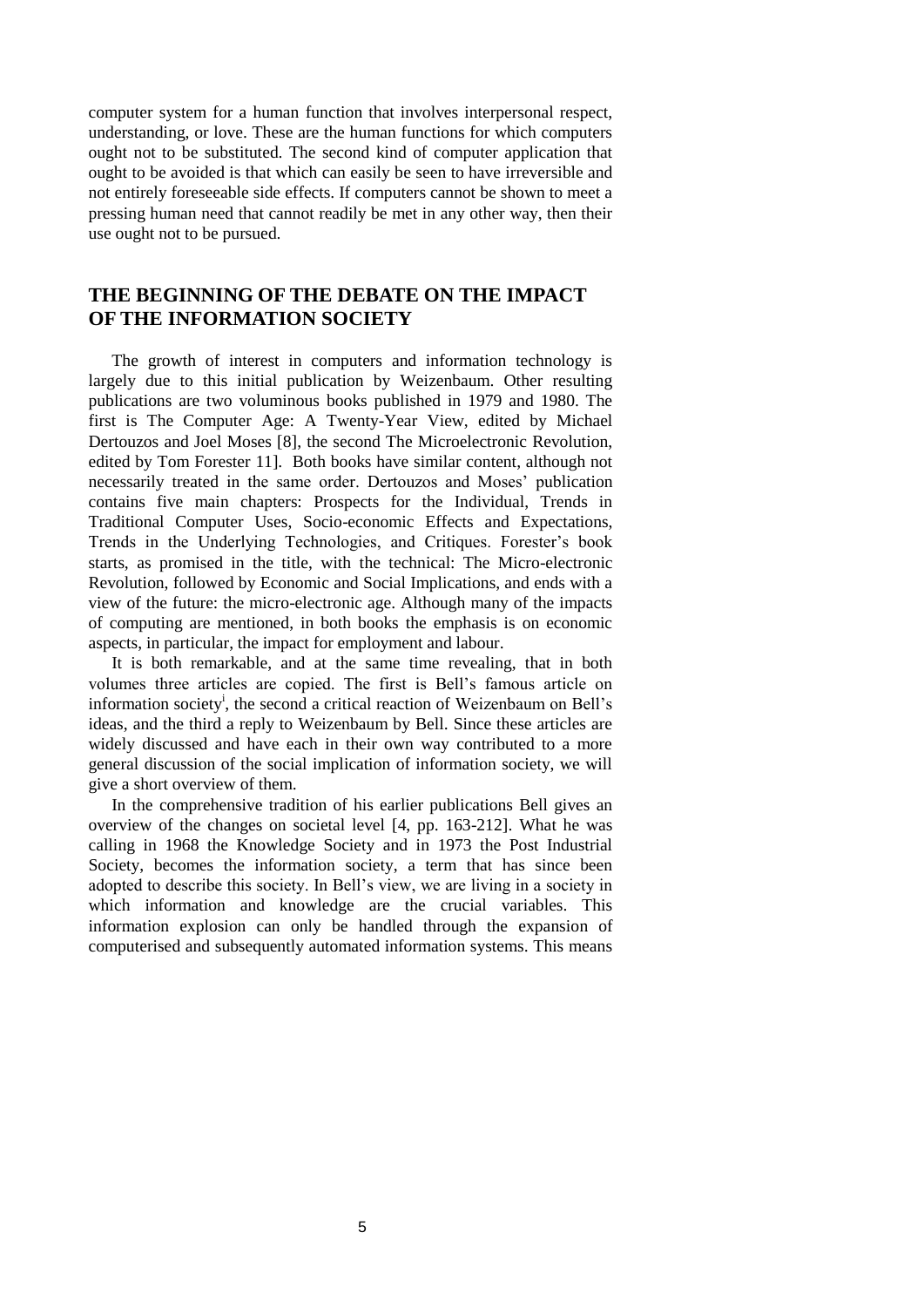that the computer is only a tool for managing mass society, since it is the mechanism that orders and processes the transactions - whose huge number has been mounting almost exponentially because of the increase in social interactions. His basic premise is "that knowledge and information" are becoming the strategic resource and transforming agent of the postindustrial society. Inevitably, the onset of far-reaching social changes, especially when they proceed as these do through the medium of specific technologies, confronts a society with "major policy questions". In his view, any technology, such as the computer, is only instrumental, and its impact depends on other social and cultural factors.

In his response Weizenbaum speaks of the 'Computer' Revolution - to make clear that it is not information that causes the changes but the computer [439-463]. He agrees that society is transforming into an information society, however it is not information that is responsible for that but the computer. The central question therefore is not who is responsible for the information, but who is responsible for the actions based on these computer systems. The crucial issue is that of responsibility and control, and the consequences of the computer.

In his reply Bell does not add anything to the content of the argument. He begins with the remark that Weizenbaum is knocking down an open door. He repeats that the computer is purely instrumental. The crucial decisions are sociological, not technological. In his view Weizenbaum is a moral absolutist with tunnel vision.

Clearly stark positions are taken up. While both authors agree that we are tending to live in an information society, their analysis differs and, with that, so do their questions as to what has to be done to prevent unforeseen, and unwanted, side effects. In Bell"s vision it is information and knowledge that determine the development and there is nothing that can or should be done to handle or correct this development. Weizenbaum on the other hand blames the computer and incites human beings, especially scientists, to take up their responsibility and raise questions such as: "Who is the beneficiary of our much-advertised technological progress and who are the victims? What limits ought we, the people in general, and scientists and engineers particularly, to impose on the applications of computation to human affairs? What is the impact of the computer, not only on the economies of the world or on the war potential of nations and so on, but on the self-image of human beings and on human dignity? What irreversible forces is our worship of high technology, symbolized most starkly by the computer, bringing into play? Will our children be able to live with the world we are here and now constructing? Much depends on answers to these questions" [23].

In a sense the Weizenbaum-Bell dispute is the forerunner of the debate which still dominates today. It is not only information versus computer, but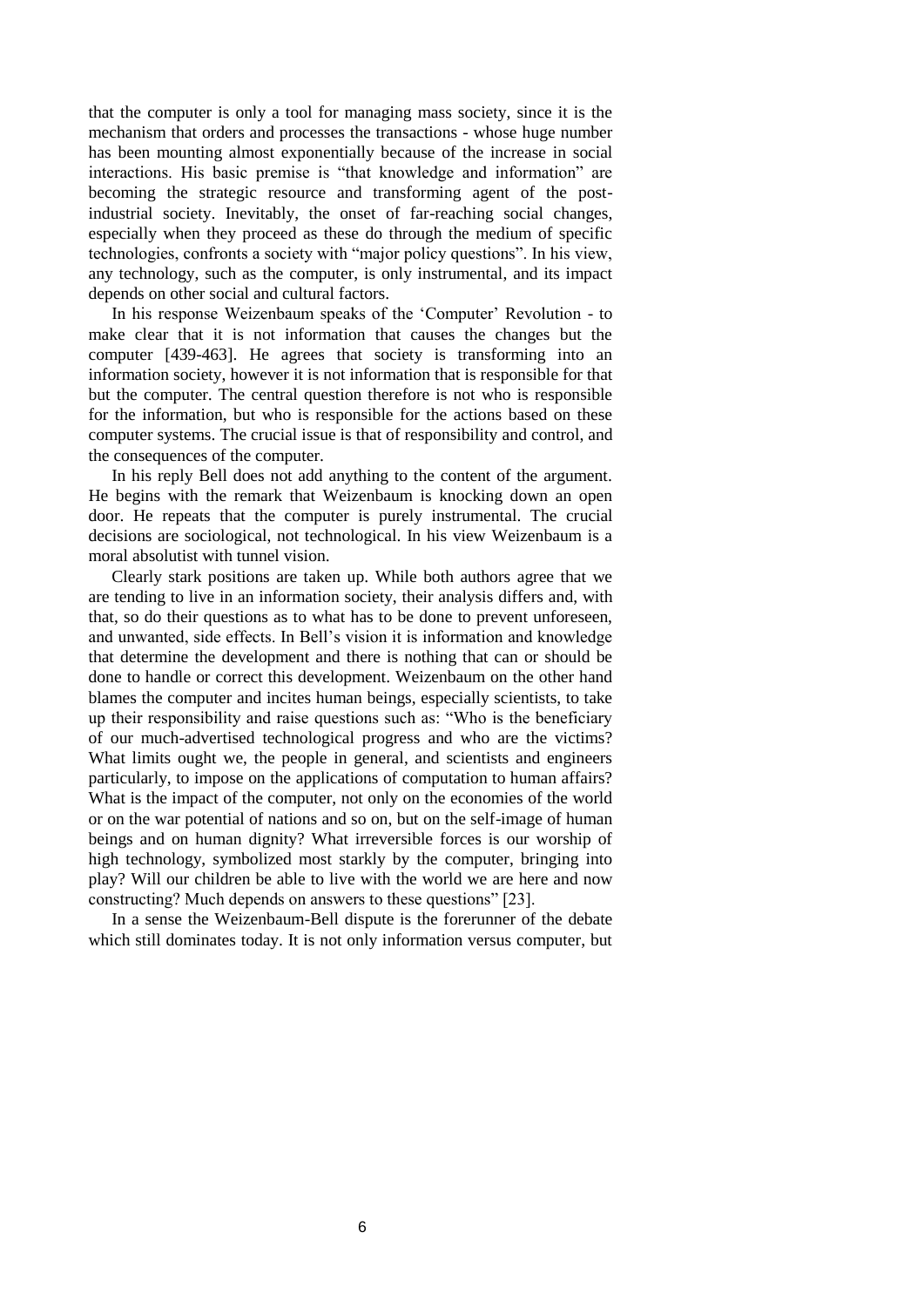it is also the discussion between the optimist and the pessimist, between people who see information technology as a societal blessing and those who only see the darker side, the side of the shadow. The discussion between information and technology was more or less decided in favour of the latter, when Tom Forester presented his next volume on The Information Technology Revolution [12]. From that time on everybody talked of the new science of collecting, storing, processing, and transmitting information. Although the position seems to be a compromise between Weizenbaum and Bell, in reality the emphasis is always on technology.

# **SOCIAL IMPLICATIONS AND THE TEACHING CURRICULUM**

Already in the beginning of the 1970s there began a search for a curriculum on Computers and Society. Among the first to raise attention to this idea was E. Horowitz and his colleagues, who cited three purposes for such a course:

- to educate computer scientists on the present and future impact of computer technology;
- to investigate some of the difficult moral questions concerning the responsibility of scientists; and,
- to gain a more humanistic perspective on the use and misuse of computers. [14]

Some years later these courses were elaborated in more detail. Two of them became more or less examples of university-level courses, because they had a broader impact and were more seriously discussed in the literature. Willy Jensen made a distinction between the broad arena where the consequences of computers were to be observed [16]:

- Economic life: trade, industry, automation, management, structural changes;
- Government: new services, bureaucracy;
- Work: employment, quality of labour;
- Culture: education, communication, informational media, quality of information, minorities;
- Leisure: quality of life, social contacts, entertainment, telework.

All of these developments were seen to have important consequences on democracy, freedom, protection of privacy, welfare and possibilities of control

A most important and useful classification was made by Friedrich, who classified the consequences of computing into the social aggregate hierarchy of international, national, business and individual levels [15]: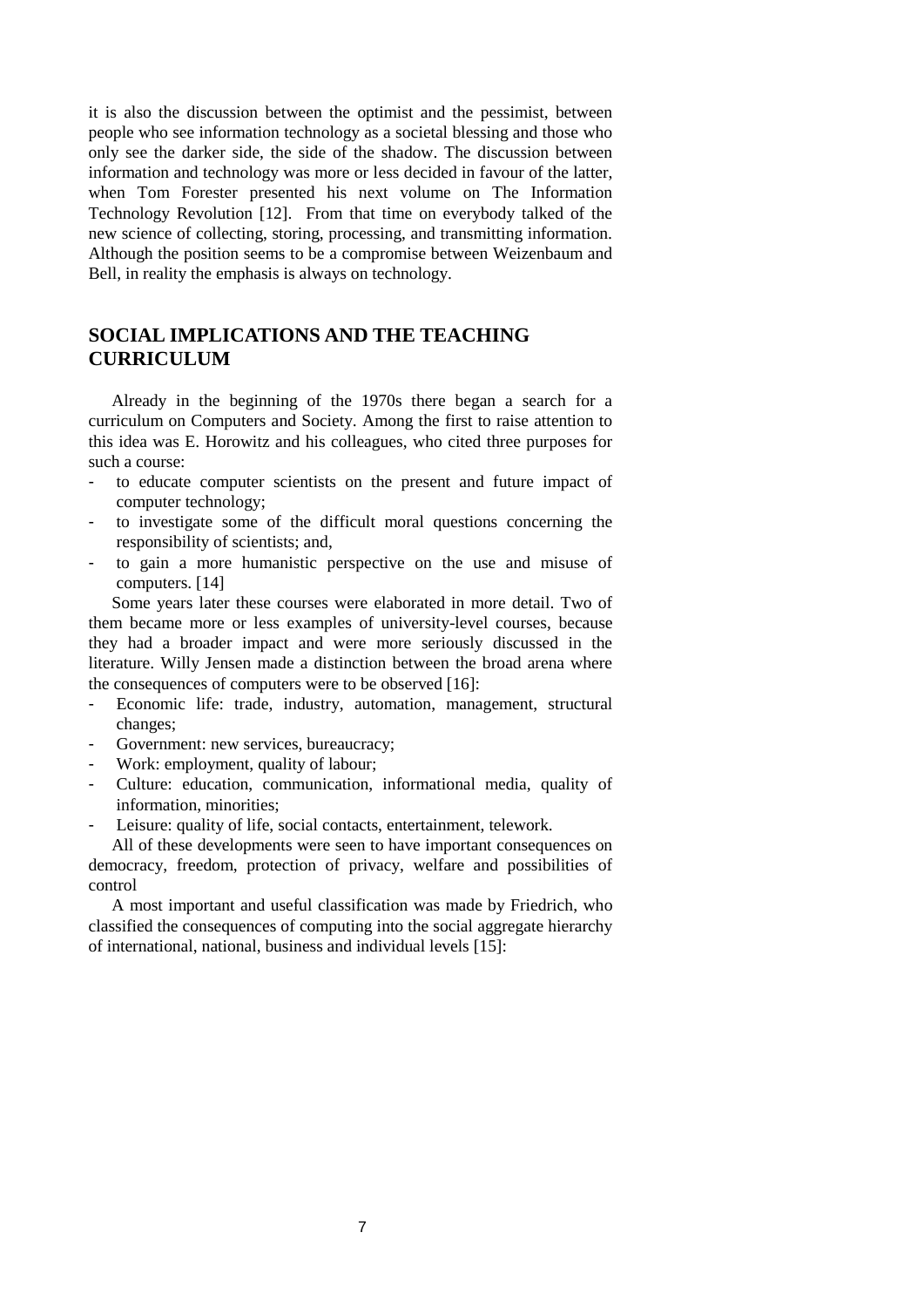International level: the battle on the information market. Examples are the exploitation of databases, communication satellites, the computer industry.

National level: national information monopolies, technology policies. Political questions are solved with computer supported planning and decision systems, networking, the gap between citizen and government, vulnerability of society due to the dependency on information.

Business level: quality of work, employment, control of the workplace, personal information systems.

Individual level: man in control. Loss of individual space of freedom, privacy, technical relations instead of human relations, technical help instead of human help.

## **THE POST WEIZENBAUM PERIOD**

After publication of the volumes by Dertouzos and Moses, and Forester, a whole range of books were published detailing the social implications of the information society - very often as a spin-off of a conference devoted to such a theme [5]. This period culminated in The Information Age trilogy of Manuel Castells in which he searches for the social and economic dynamics of the information age [7]. In these books Castells sees as his main task the analysis of the informational modes of development of societies. This analysis revolves around three fundamental axes: the changes that take place in the areas of material production, human experiences, and the structures of power. Two main trends are seen as the driving force: globalisation of the economy and the digital revolution.

In the mid 1990s, when information was recognised as an important factor of economic growth, we see a political interest emerging. One of the early actors in this field was the Japanese Ministry of Industry and Trade (MITI), which made Japan the global leader in the development and production of microelectronics [17]. After the stock market crash in 1987 and the economic recession in the early 1990s many political leaders looked to the digital revolution as a form of salvation. We can cite, as an example, the United States" National Information Infrastructure Programme, launched by president Bill Clinton and vice-president Al Gore.

This kind of stance was taken up in the European Commission"s report "Europe and the Global Information Society". The report was prepared for the European Council meeting in Corfu by the so-called High-Level Group on the Information Society, chaired by Martin Bangemann [13]. The report starts with two key messages. The first is that the advent of the information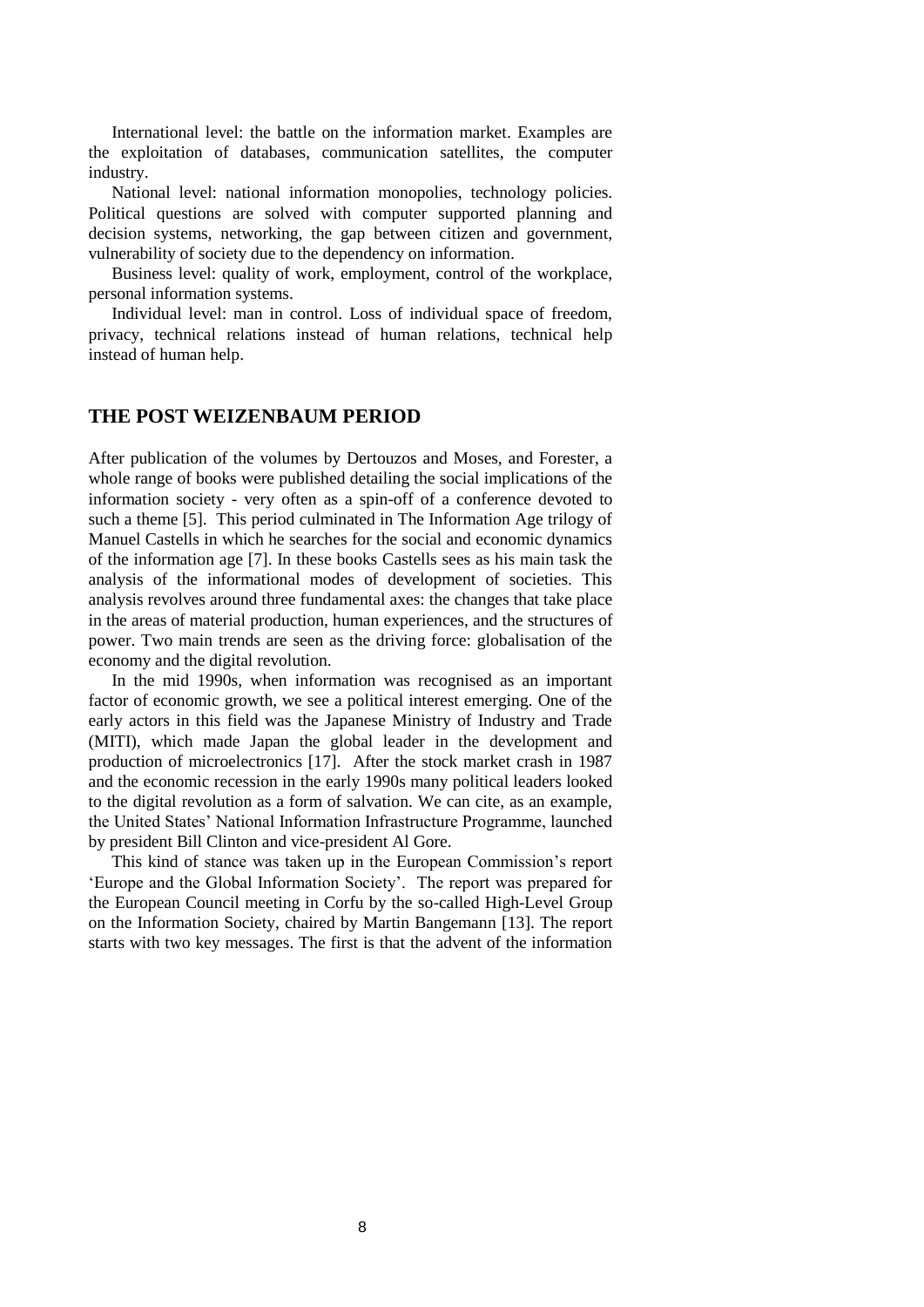society is inevitable and will lead to an industrial revolution comparable to that of the 19th century. The second is that Europe"s entry into the information society will be market-driven. Therefore a common regulatory framework must be set up at the level of the European Union in order to maximise the effect of the market while guaranteeing an appropriate level of protection for intellectual property, personal data, and network security.

This last statement is noteworthy insofar as, for the first time at international level, it was accepted and admitted that the development towards an information society is accompanied by risks. "The main risk lies in the creation of a two-tier society of have and have-nots, in which only a part of the population has access to the new technology, is comfortable using it and can fully enjoy its benefits." [13, 8] but this is not the only risk. A regulatory response is also needed in key areas like intellectual property, privacy and media ownership. Above all encryption becomes increasingly important, with the proviso that governments need power to override encryption for the purpose of fighting against crime and protecting national security.

Whether this attention to societal risk was purely instrumental in terms of avoiding the possibility that "individuals will reject the new information culture and its instruments', it was the first time that an internationally influential body accepted and confirmed that there are indeed risks. In light of the influence this report has had for various national programmes in their approach to the development of an information society, and that these programmes have almost always paid attention to societal and human aspects of the information society, its relevance cannot be underestimated.

#### **INFORMATION SOCIETY**

In his article on the Information Society, Bell uses four criteria to judge when this entry has been accomplished [4]

In almost all social processes, storing, processing and use of information are the central factors (information as new energy instead of the previous human power and electricity);

More than half of the employed population consists of people working in the information sector (information as an important economic force);

Information technology (computer and telecommunications) form the most important infrastructure in society;

Most social and political decisions are changed drastically by the use of information and information technology (information as an important factor of change).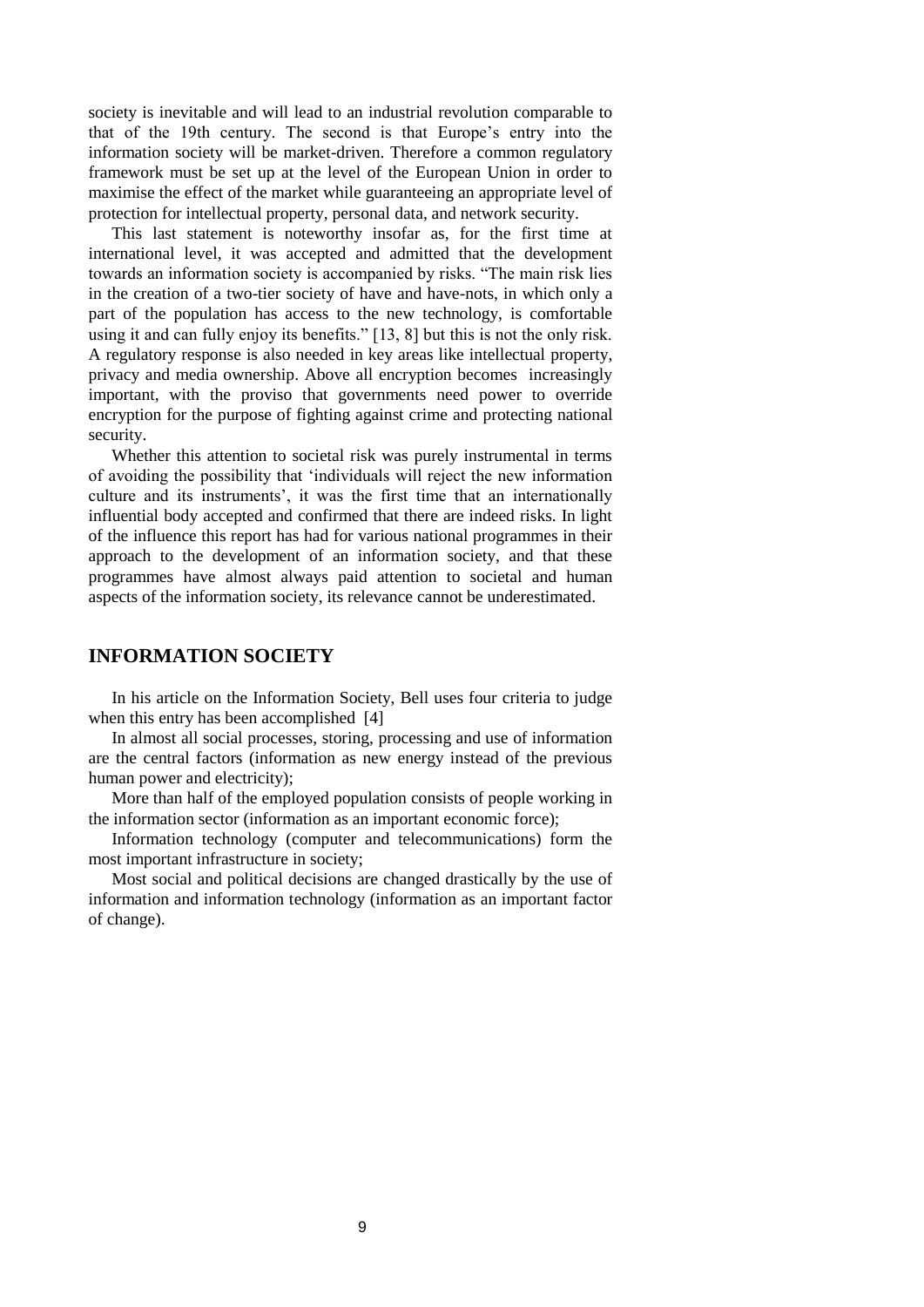Looking at these criteria we can confirm that, at the start of the 21st century, we have indeed entered the information society, but at the same time we can raise the question: What is new in that? Have we experienced the revolution that many people would have us believe?

As we have seen, Forester first speaks of the microelectronics revolution and later of the information technology revolution. Barry Sherman uses the word "The New Revolution" and even Castells uses this heavily laden word: "A technological revolution, centred around information technology, is reshaping, at accelerated pace, the material basis of society" [7].

But is this society indeed a radical new phenomenon or has it been more an evolution than a revolution? To answer this question we will reconsider the four criteria presented by Bell, starting with the importance of information.

# **THE RISE OF THE INFORMATION SOCIETY: REVOLUTION OR EVOLUTION?**

As a consequence of the use of terminology, it is clear that the main feature of information society and information technology is information. Recording, processing and distributing information is as old as mankind. Proof of this can be seen in the caves in France, Spain and Africa, just as in Egyptian hieroglyphics. Distributing information in a very primitive form can be seen in the smoke signals of north American Indians and the horn blowers in some other countries. The importance (and consequences!) of information can also be read about in the Bible where the history of the first census takings is told. Counting people is an early instrument in the preparation of war making.

During the Middle Ages the importance of information rose, strongly related to the development of the first important type of information technology: printing. Although there is discussion whether printing was first developed by the German Johannes Gutenberg or the Dutchman Laurens Janszoon Coster, there is nevertheless agreement on the importance of this invention.

As a consequence, the production of paper was stimulated, becoming one of the main products of the Industrial Age. In 1714 a new phase in this development was the invention of the typewriter by the Englishman Henry Mill, the forefather of the electric typewriter and the modern text processor.

Information is more than text. Information is also a means to recording and distributing of sound and images. Thomas Edison"s name is strongly related to the development of recording and distributing sound. Telephone, telex and telegraph are the results of his creativity, just as some time later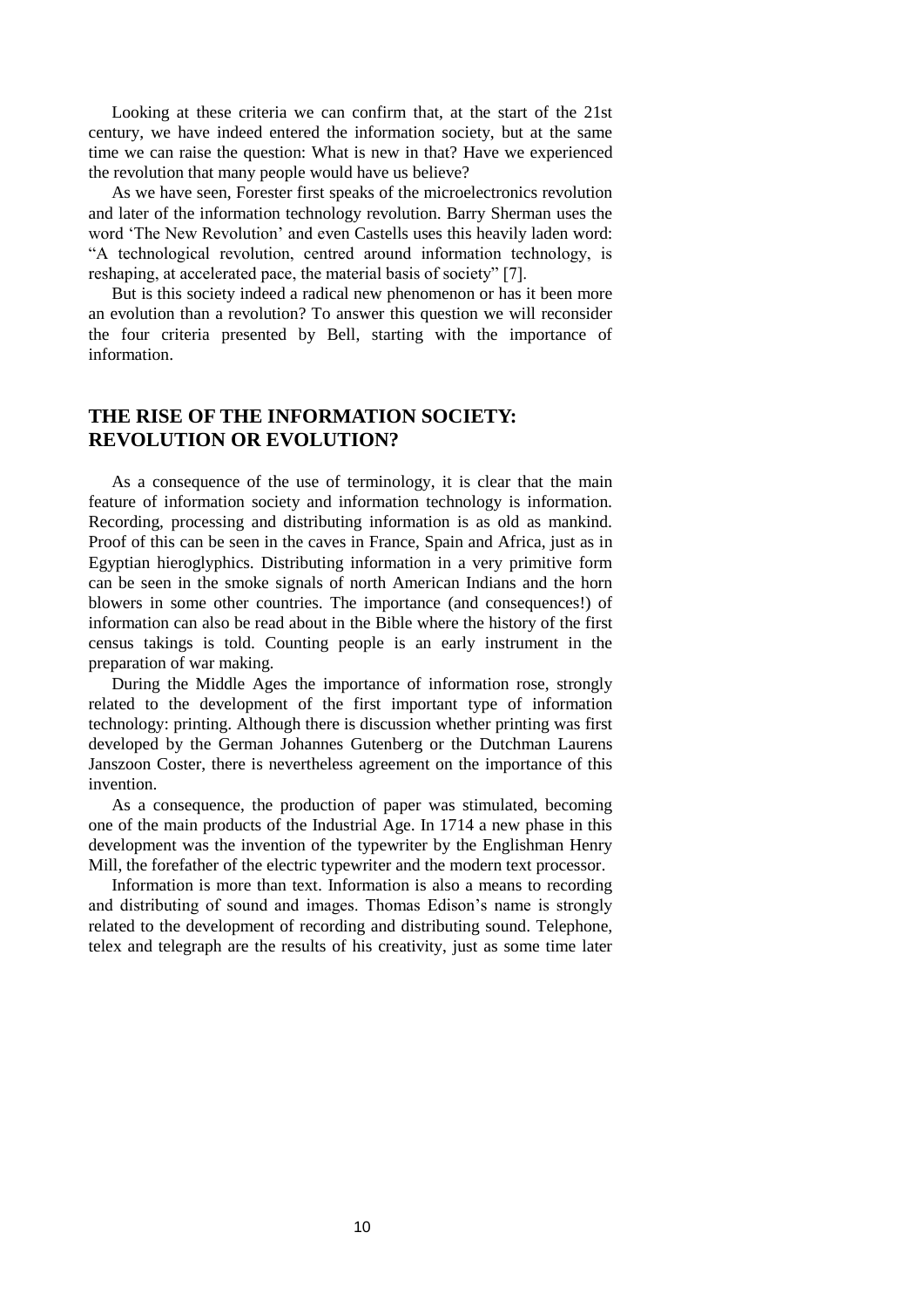was the gramophone. This development was later combined with the microphone, developed by Alexander Graham Bell and first demonstrated at the World Exhibition in Chicago in 1876.

Even more impressive is the development of the practice of recording and distributing images. For the first time images were automatically recorded successfully in the middle of the 18th century. This resulted in the first photographic-style images at the beginning of the 19th century, rapidly leading in the direction of the modern cameras and movies ("moving pictures"). All these inventions have come together in computer technology, which finally combines text, sound and images using the calculating principles of Pascal and numerous others.

Information is, as we have seen from this short overview, an important factor of the new form of information society, but to say that it is a new phenomenon is going too far. Information has always been important. Its importance has increased and it is perhaps more important than ever, but it cannot seen as the factor underlying society. This means at the same time that there have always been people working on the collection, processing and distribution of information. Their number has also increased. On the one side, as a consequence the number of more traditional jobs has been reduced. On the other side, new information jobs have been created (such as programmers and system analysts). All these are signs that society has changed, but it is not the first time that a new technological invention has had societal consequences. The same has been seen with telex, telephone and television. The most important difference is that we have, for the first time, a convergence of all the technical components with the result that the consequences have been more rapid and radical. However, they have not been revolutionary in the sense that the consequences are unexpected and unpredictable. One of the proofs of this is that even now, after twenty-five years, nobody can tell exactly when the information society has made its entrance, in the same way that is impossible to say when the industrial revolution came into force.

We therefore prefer to speak of gradual evolution instead of revolution. This means that we are almost never totally surprised by the consequences of the development, but in most cases can more or less predict not only what the consequences are, but also to what extent and in what areas they are likely to appear. For that reason we can even make an analytical scheme, in part based on the teaching courses presented by Jensen and Friedrich, of the fields where the consequences of the information society will become visible.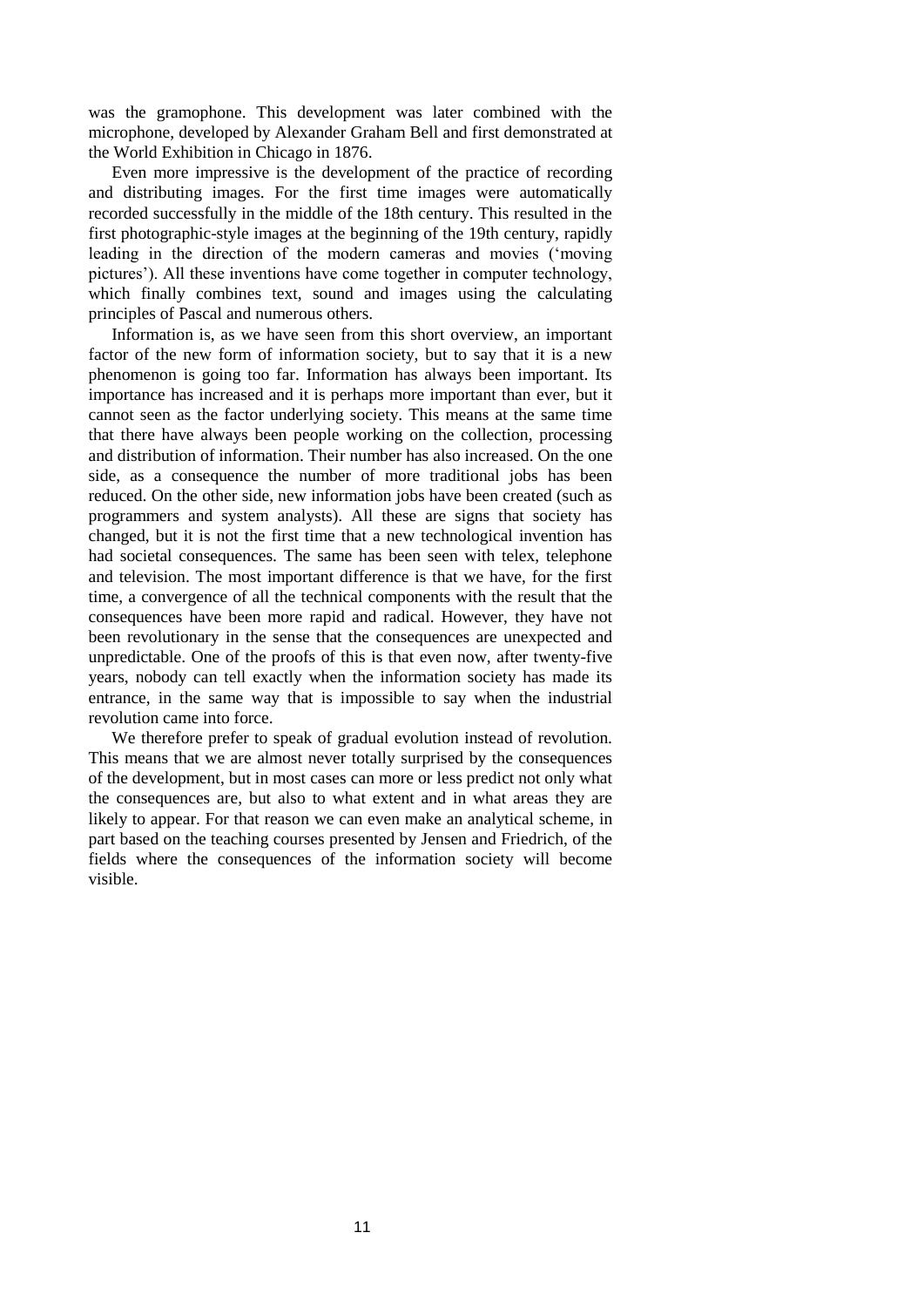## **TOWARDS A MODEL FOR AN INVENTORY OF THE CONSEQUENCES OF THE INFORMATION SOCIETY**

Looking at the developments of the last twenty-five years, we can see a variety of technical innovations, all of which in one way or another have influenced human life. Describing all these consequences asks for a kind of classification. The first distinction was made between consequences for the labour force and those affecting everything else. Other distinctions or classifications took the particular sector where the consequences were seen as a starting point: healthcare, education, business, transport, art and science, defence and the mass media. Although this type of classification had the advantage that each separate sector could be described in detail, the disadvantage was the resulting overlap. A lot of developments happened in each and every sector with consequences there for labour, privacy and human relations.

Although the classifications of Jensen and Friedrich have advantages and disadvantages, a combination of classifications has been shown to be the most appropriate analytical structure: that is, there is a distinction between macro-, meso- and micro- levels.

The macro level describes society as a whole: national and international. At that level we can think of the consequences for employment, the digital divide, distinctions between the information rich and information poor, the growing vulnerability, and the problem of information overload.

At a lower level we have the meso-level or the level of the organisation, institutions, and the people who work and live in that organisation. This includes organisational changes, quality of labour, and privacy of the employee. With privacy we are on the frontier of the meso- and the microlevel.

At the micro-level the consequences for the individual are the primary focus: telework, privacy, human relations, and family life. Although this classification - as with all analytical distinctions - has some overlaps, it has proved useful for describing the general consequences of computing.

## **CONTROLLING INFORMATION TECHNOLOGY: THE DEBATE**

The conclusion we have made in this contribution - that technological development is an evolution rather than a revolution - is more than a mere statement. It is also a conviction that consequences may be predicted and that it is possible one way or another to control the development - in particular the all too negative consequences. This argument opposes the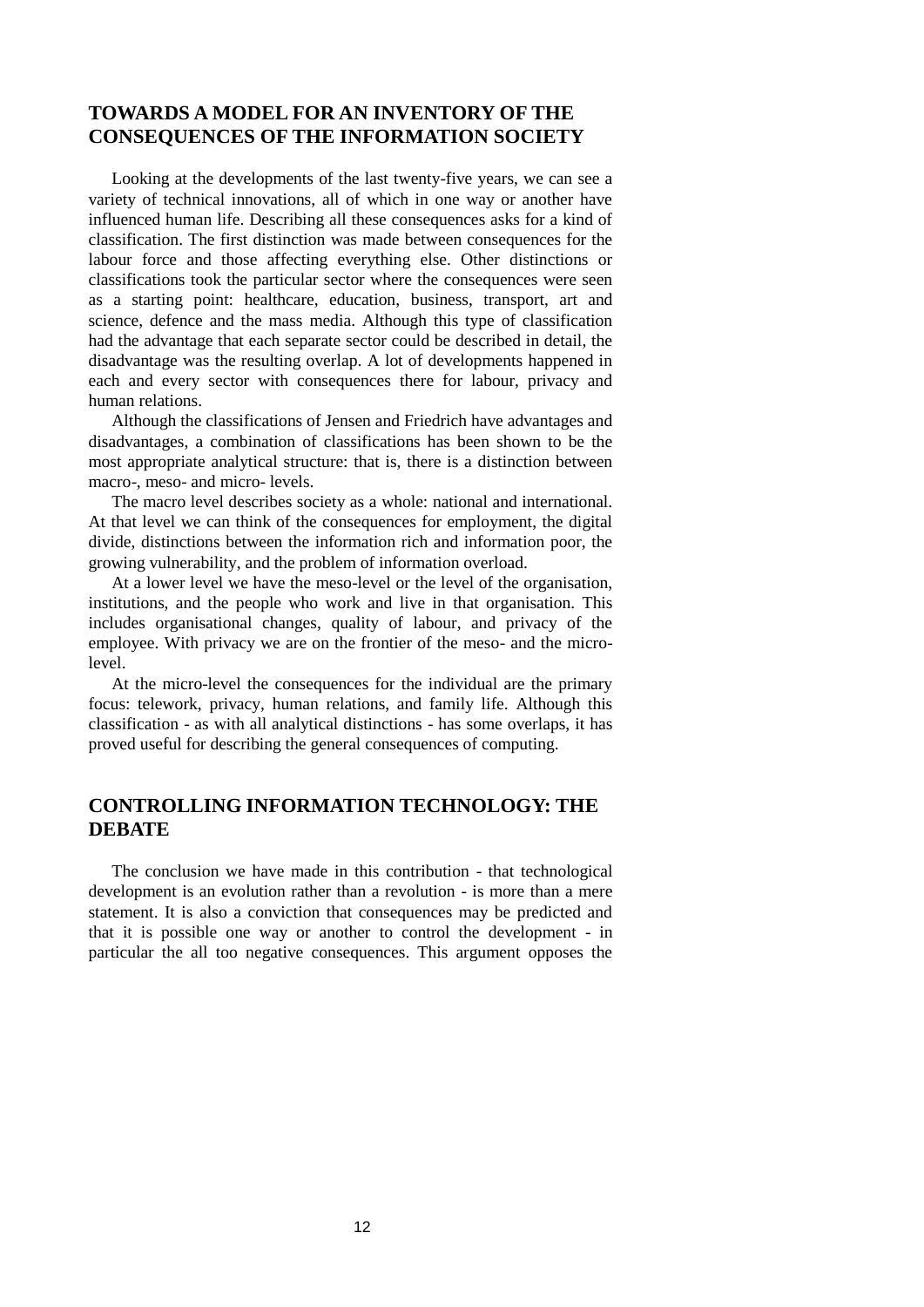ruling attitude of technological determinism which asserts that developments can neither be predicted nor controlled. Such determinism reduces humankind to powerless pawns who can only accept their fate and wait to see what other people will do to help them. It is our belief that more can be done by human beings themselves than is often admitted.

Over the course of time there has always been a vehement discussion between the optimists and pessimists regarding the possibility of controlling technology. It is as Abbe Mowshowitz observed: "The central question is the nature of technology"s role in our society. Is it purely instrumental, as most observers believe; or has it become an autonomous, formative element in human affairs?" [18] The pessimists believe that technology is a completely autonomous power in itself that cannot be controlled. In other words, the consequences of technology, both positive as well as negative, have to be accepted as they are<sup>ii</sup>. The optimists, like Dorothy Nelkin, believe that in one way or another technology can be influenced and directed. This view is at the same time a vision of the future, so perfectly demonstrated by the statement of James Branch Cabell: "The optimist proclaims that we live in the best of all possible worlds, and the pessimist fears that this is true"iii. Langdon Winner, who made a study of autonomous technology, agrees that that it is not a conflict between pessimists and optimists, but a question of whether technology is out of control and follows its own course. In his view therefore technology influences all aspects of human life. It is a form of technological determinism that has as its characteristics firstly, that the technical base of a society is the fundamental condition affecting all patterns of social existence, and secondly, that changes in technology are the single most important source of change in society [25].

The discussion on autonomous technology and technological determinism was in particular fuelled by publication in 1954 of a book by the French sociologist and philosopher Jacques Ellul "La Technique ou l"enjeu du siècle" [9]. This book received international attention after its American translation to "The Technological Society". In Ellul"s view "technique" [technology] as a totality of methods is always striving at absolute efficiency, with the consequence that spontaneous actions disappear and we are left in a completely artificial world. In this world the individual"s role will be less and less important in technical evolution. Technique has become a power endowed with its own peculiar force and is for that reason influencing everything: the economy, the state and the essence of what it is to be a human being. In that sense it even influences human behaviour, which is now oriented to adapting humankind to the technical world. In Ellul"s view, in the technological society, there is no place left for a vulnerable human being. "The state, on the contrary, has need of whole, strong human beings, in full moral, intellectual, and physical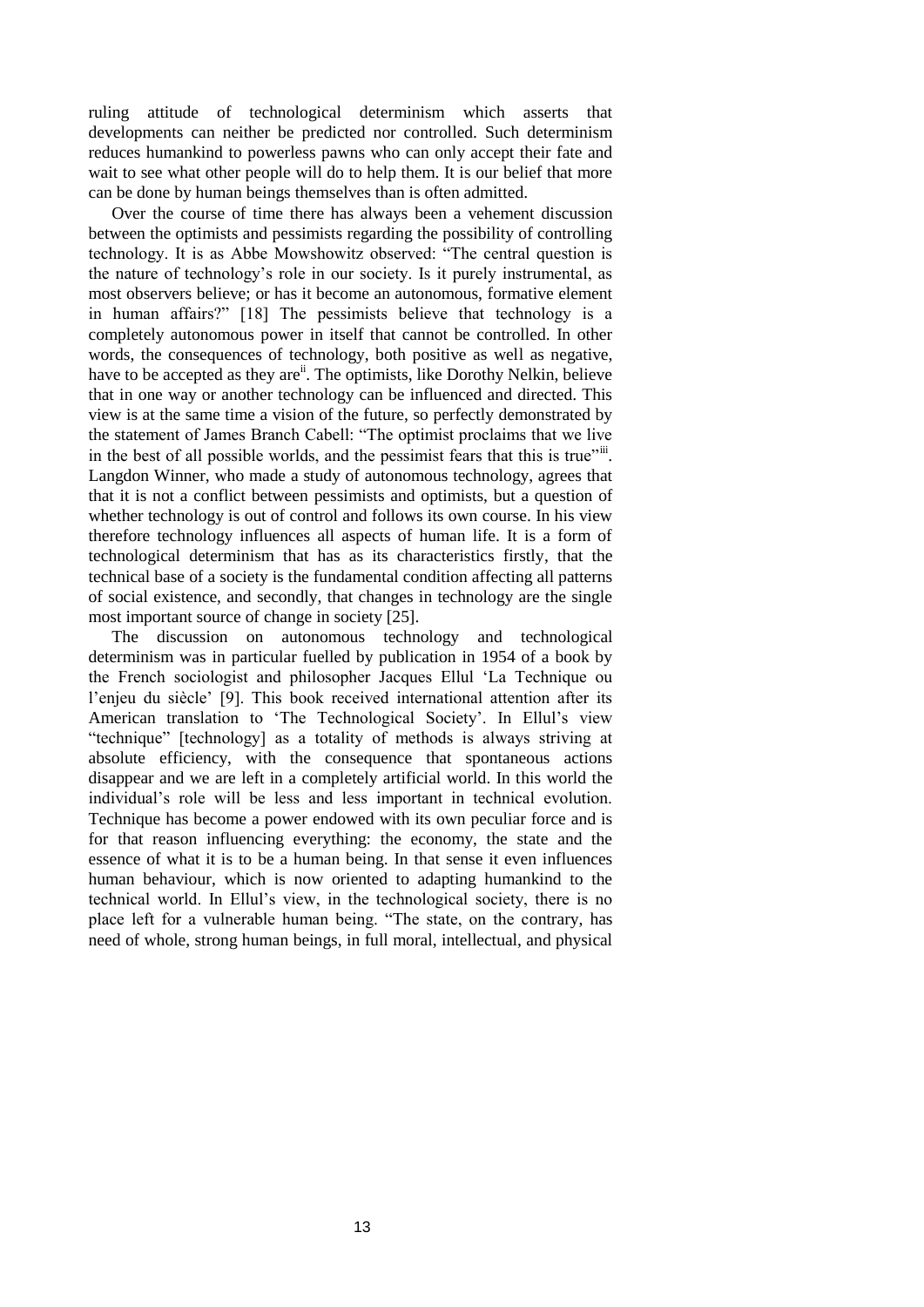vigour, who alone can serve it best. What the state requires is the technical means for integrating completely whole beings, and these means are on the point of becoming reality" [9, 386]. It will come as no surprise that Ellul"s vision on the future is gloomy. Through the developments of technique the state will become totalitarian and will absorb citizens' lives completely. Although Ellul was challenged in his opinions by numerous opponents, he never changed his mind and in later publications he repeated his forecasts of a totalitarian society.

In discussing Ellul"s view of technology we should not underestimate the period in which the book was originally written (1954) – that is, the social and political context in which it was set. It was written at the time of the Cold War, when human beings seemed to be less important, and when they were intensively studied not only by sociological methods, but in particular by psychological testing. It was also the period of the lie detector. In that sense Ellul"s pessimism to a greater or lesser extent was endorsed by philosophers like Helmut Schelsky, Erich Fromm, Forester, and Langdon Winner. It is the virtue of Winner, however, that he focussed attention on the problem of human beings in a technological society.

Ellul has been severely attacked for his pessimism, or as some have called it, fatalism. In particular his belief in technical determinism, the argument that technique is the prime mover controlling all developments, was fundamentally criticised. Determinism as a part of philosophy is a notion that has been in evidence since its beginning, only the name of prime mover has changed: God, Economy, Culture, Power. The difference is however that technical determinism in particular is criticised as not making a distinction between technology, technique and the use of technique. Freeman, Layton, and Winner are among Ellul"s critics. As Winner states "Ellul fails to notice any difference between invention and technical implementation and apparently believes that for all intents and purposes these activities are identical" [25, 64]. In his, and others, view there is a clear distinction between what is happening in the laboratory and what happens when discoveries are put to work in the world at large.

Therefore a distinction should be made between the knowledge aspect and the application aspect. In some languages this distinction can be clarified in terminology between technology and technique<sup>iv</sup>. Between both aspects there is a time lag, although due to technological developments this lag is becoming smaller and smaller<sup>v</sup>. But it is not only necessary to make a distinction between technology and technique, between knowledge and application, but also between the application and use of the technique. Numerous examples show how the use of technique is dependent on several societal aspects; money, the state of the art, politics. Therefore it is too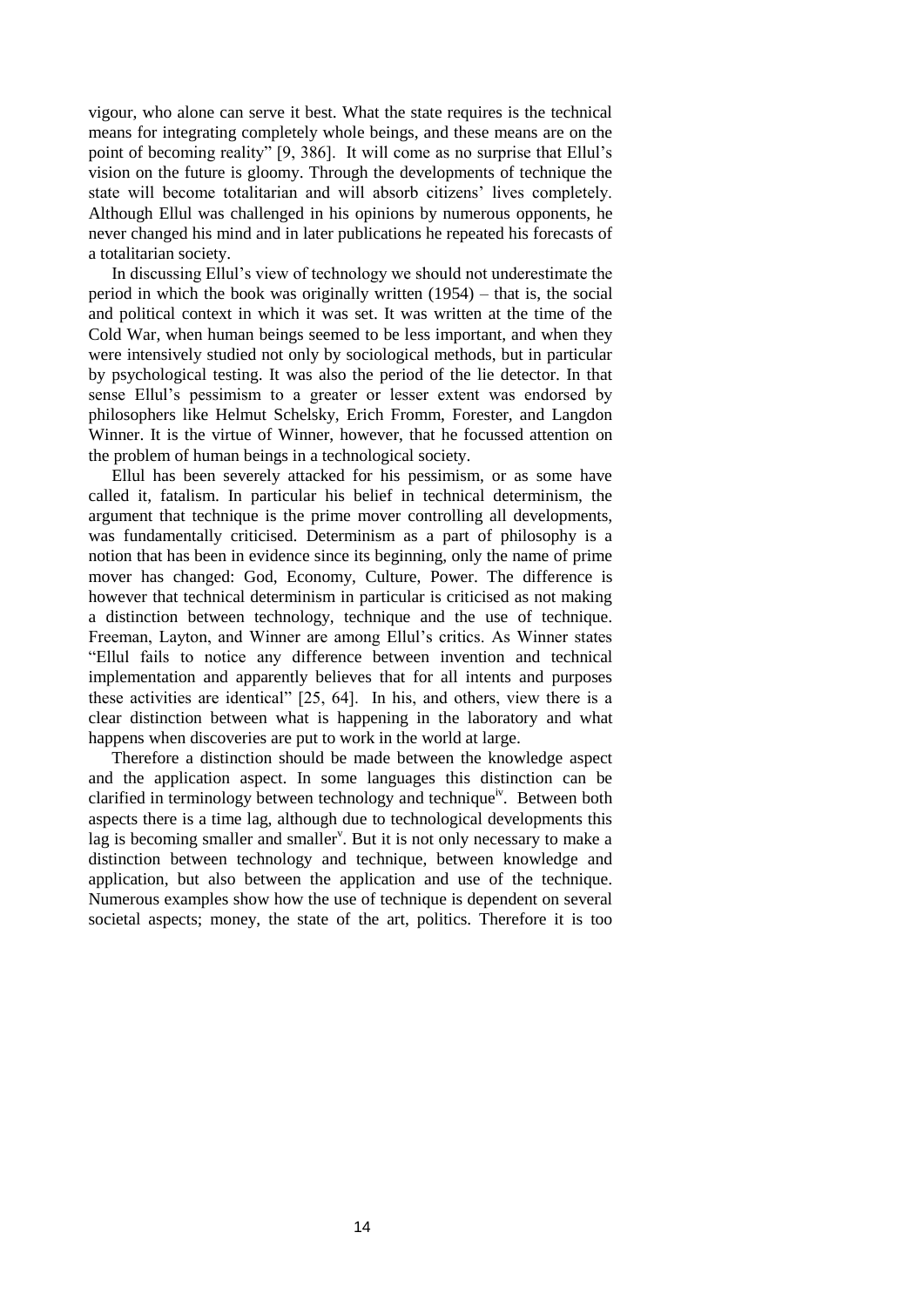simple to say that technology is absolutely determined. Technique can, to a greater or lesser extent, be controlled.

#### **THREE FORMS OF CONTROL**

The question that we should therefore ask is: what can be done? To answer this question we would again go back to the past and offer up the old classification of Nelkin [19]. Nelkin presented a general model for control, which can be used for assessing control mechanisms. She uses the wellknown distinction between control at three stages: afterwards, before and during and calls them respectively reactive, anticipatory and participatory control. Reactive control is oriented towards the protection of interests of human beings and is a type of control exercised by institutions and government reacting to a certain development. Well known forms of reactive control are legal and other punitive or disciplinary measures that attempt to prevent all too negative consequences. Also included in this category are the possibilities of claims and complaints, as are expert groups that are installed once the developments are started.

Participatory control deals with the involvement of citizens in the introduction and regulation of technology. In this capacity the most well known forms are protest movements and activities aimed at raising awareness. In some sense this has also been introduced in the labour movement under the heading of participatory design. Another form that is sometimes mentioned is self-regulation, under the condition that (consumer) organisations are involved in the process.

Anticipatory control consists of procedures for predicting social, political and economic consequences of new scientific and technological developments. This is particularly important when consequences are becoming visible, usually when the development has matured and changes are almost impossible. The most well known form of anticipatory control is Technology Assessment: identifying the possibilities of applied research and technologies together with the unwanted side-effects. "It is a method of analysis that systematically appraises the nature, significance, status and merit of a technological process" [p 428].

Looking at these forms of control it is significant that reactive control is the one that is most used, followed by participatory control. Despite all pressures, participatory control has had little or no influence. For an appropriate form of control of information technology all three types of control are needed in combination. The practice, however, is that the emphasis is placed on reactive control, and for a small part on participatory control. For David Flaherty such practice gives every reason to be critical.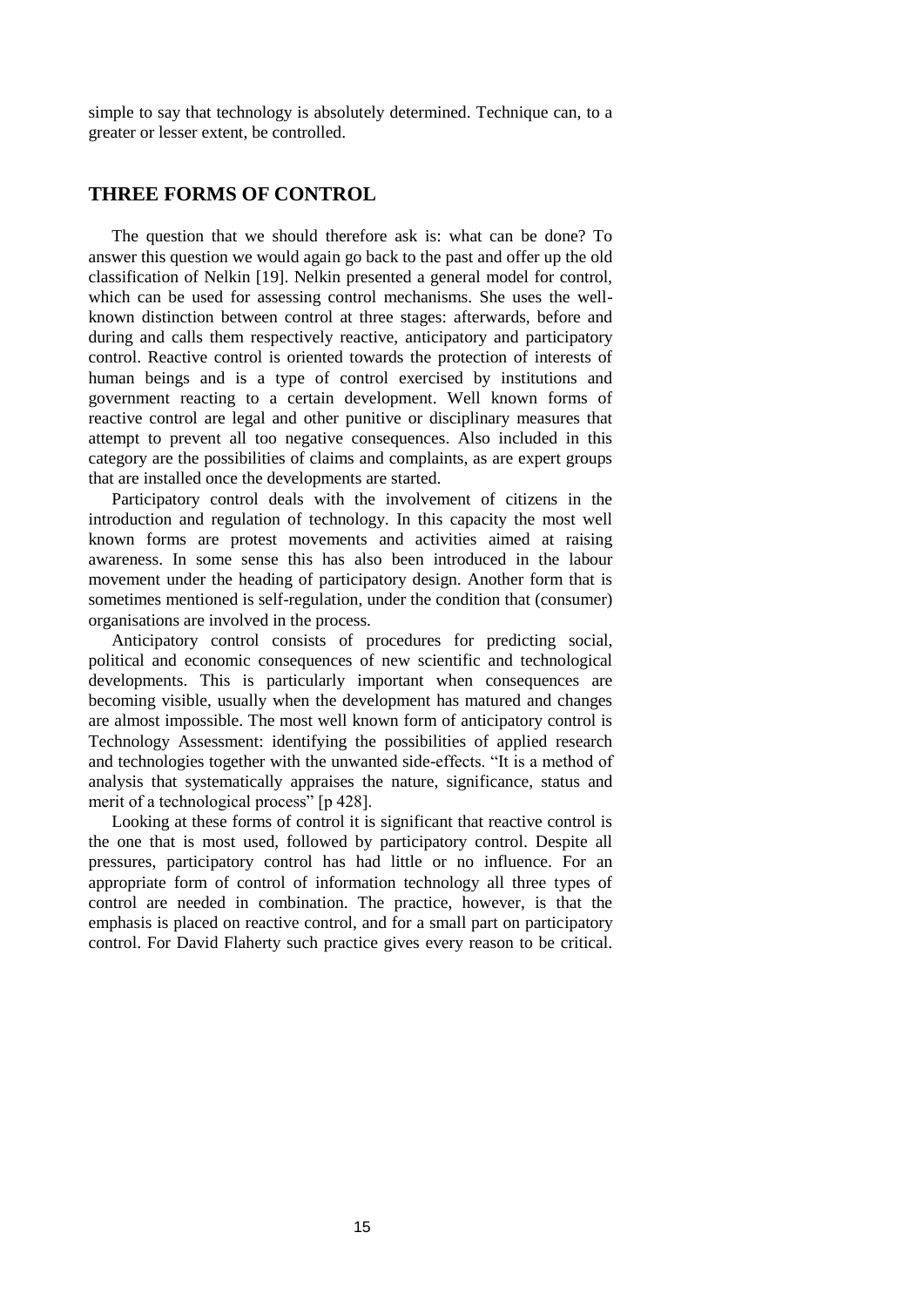"The belief that surveillance societies are not going to emerge because of efforts in data protection is naive; in fact, the existence of Data Protection Commissioners may actually stimulate the flavouring of surveillance societies by lulling the public into a false sense of security." [10, 381] The dangers exposed by Flaherty's observation of reactive control are alarming. A greater emphasis should be placed on the two other forms of control, anticipatory and participatory.

## **CONCLUDING THE DISCUSSION ABOUT THE INFORMATION SOCIETY**

Reviewing these last twenty-five years and more, we can see three important periods. The first period (before 1976) can be seen as the period of growing awareness in several fields. The most dominant are labour and privacy. In numerous articles and books the consequences of computing, mostly in a negative sense, are predicted as a result of the emergence of the computer. The privacy discussion during this period is concerned with computer privacy, rather than informational privacy.

The second period (1976-1993) can be seen as the period of growing scientific awareness with, as an important starting point, the critical analysis of Weizenbaum who confronts computer power with the importance of human reason. Numerous analyses are made based on inventories of the consequences of computing. The publications of Dertouzos and Moses in collaboration, and Forester, are the most significant examples. It is also the time that university courses on the theme of computers and society were started. Together with these analyses some thought is given to what can be done. Faced with a dominant trend towards technological determinism, legal solutions are sought. As Nelkin observes, it is the time of reactive control.

Starting around 1993, a third period of political awareness begins. At this time, it is not the social implications that are of concern, but the consequences of these consequences. They are seen as a potential obstacle for the use and the development of the so-called electronic highway (which we now commonly think of as simply the Internet) and thus hindering the possibilities for economic growth. In an integrated way all types of measures are promoted to tackle the various social implications. A combination of legal, technical and self-regulatory measures are suggested.

What however is missing is an holistic approach – only in this way will we be able to get a real grip on the development of the information society. Such a holistic approach can be reached when at least three conditions are met:

First of all we have to be convinced that technique is not autonomous but can in a way be predicted and controlled;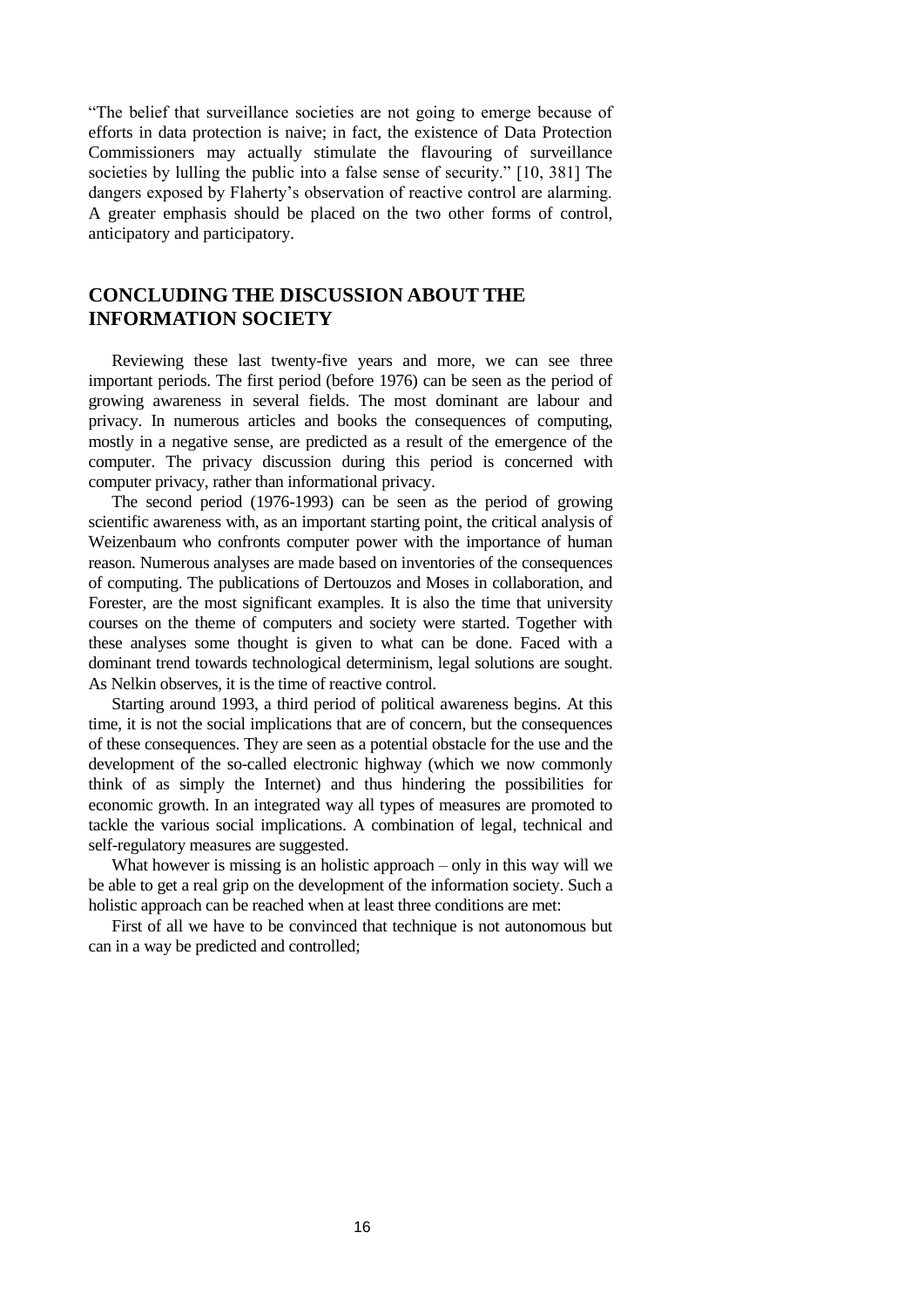The three stages of development in social consequences of information communication technologies – awareness, scientific knowledge and political willingness – must be integrated;

In controlling technique a combination of reactive, participatory and anticipatory control is necessary.

It is in this arena particularly that TC 9 Computers and Society has attempted to focus its activities and to show the whole sphere, breadth, depth, and complexity of discussions in relation to the introduction of computing into the social arena.

#### **REFERENCES**

- Bell, Daniel, The Measurement of Knowledge and Technology, in Eleanor Bernert Sheldon and Wilbert E. Moore [Eds.], Indicators of Social Change. New York: Russell Sage Foundation, 1968.
- Bell, D., The Coming of Post-Industrial Society: A Venture in Social Forecasting. London: Heinemann, 1973.
- Bell, Daniel, A Reply to Weizenbaum, in Dertouzos and Moses, 1979, pp. 459-463.
- Bell, Daniel, The Social Framework of the Information Society, in Dertouzos and Moses, 1989, pp. 163-212.
- Berleur, J. A. Clement, T.R.H. Sizer and D. Whitehouse [Eds.], The Information Society: Evolving Landscapes. Report from Namur. New York: Springer Verlag-Captus University Publications, 1990.
- Clarke, R. and J. Cameron [Eds.], Managing Information Technology"s Organisational Impact. Amsterdam, New York, Oxford, Tokyo: North Holland, 1991.
- Castells, Manuel, The Information Age, Economy, Society and Culture. Volume I: The Rise of the Network Society. Oxford, UK: Blackwell Publishers Ltd, 1996.
- Dertouzos, Michael L. and Joel Moses [Eds.], The Computer Age: A Twenty-Year View. Cambridge, Massachusetts, and London, England, 1979.

Ellul, Jacques, The Technological Society. New York: Vintage Books, 1964

- Flaherty, David, 1988. The Emergence of Surveillance Societies in the Western World: Toward the Year 2000. In Government Information Quarterly, 5,4, 377-387.
- Forester, Tom [Ed.], The Microelectronic Revolution. Oxford: Basil Blackwell, 1980.
- Forester, Tom [Ed.], The Information Technology Revolution. Oxford: Basil Blackwell, 1985.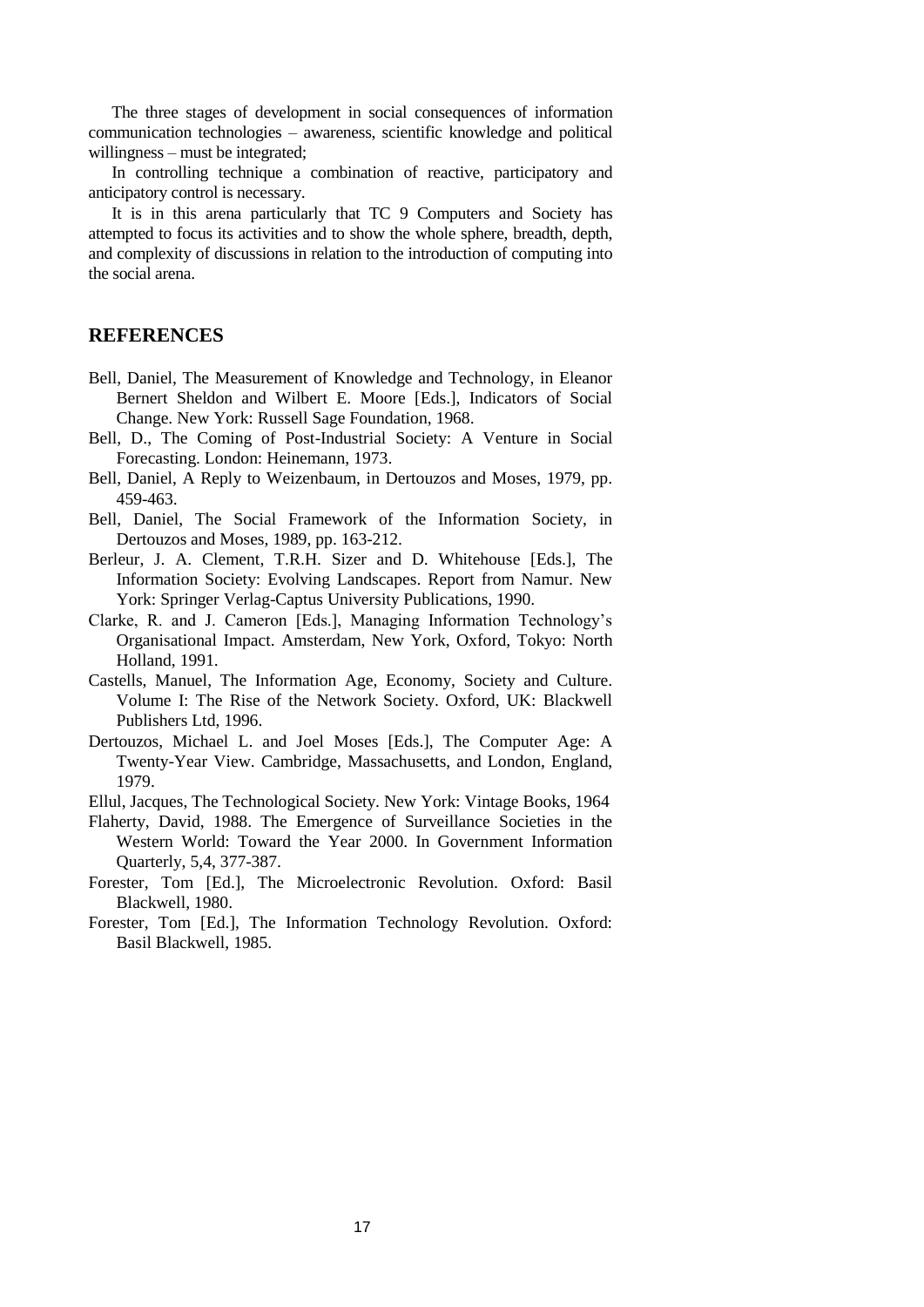- High Level Group on the Information Society, Europe and the Global Information Society, in Cordis focus, Supplement 2, 15 July 1994.
- Horowitz, E., J.L. Morgan, A.C. Shaw, Computers and society: A proposed course for computer scientists, in Communications of the ACM, 1972, volume 5, pp. 257-261.
- Informatica en Maatschappij als thema voor de Informaticastudie, in Informatie, jaargang 24, nr. 4, 1982, pp. 213-224.
- Jensen, Willy, Teaching Social and Political Consequences of Information technology, in R. Lewis & D. Tagg [Eds.], Computers in Education. Amsterdam: North-Holland Publishing Company, 1981, pp. 503-507.
- Kasvia, Annti, The Emergence of 'Information Society' as a Major Social Scientific Research Programme, in Erkki Karvonen, Informational Societies, Understanding the Third Industrial Revolution. Tampere: Tampere University Press, 2001, pp. 19-48.
- Mowshowitz, Abbe, The Conquest of Will: Information Processing in Human Affairs. Reading, Mass.: Addison-Wesley Publishing Company, 1976.
- Nelkin, Dorothy, Technology and Public Policy, in Ina Spiegel-Rösing and Derek de Solla Price [Eds.], Science, Technology and Society, a Cross Disciplinary Perspective. London and Beverly Hills: Sage Publications, 1977, pp. 393-443.
- Sherman, Berry, The New Revolution, The Impact of Computers on Society. Chicester, New York, Brisbane, Toronto, Singapore: John Wiley and Sons, 1985.
- Taviss, Irene [Ed.], The Computer Impact. Englewood Cliffs, New Jersey: Prentice Hall, 1970.
- Weizenbaum, Joseph, Computer Power and Human Reason, From Judgment to Calculation. San Francisco: W.H. Freeman and Company, 1976.
- Weizenbaum, Joseph, Once More, the Computer Revolution, in Dertouzos and Moses, 1979, pp. 439-459.
- Westin, Alan F., Privacy and Freedom. London: The Bodley Head, 1967.

-

Winner, Langdon, Autonomous Technology, Technics-out-of Control as a Theme in Political Thought. Cambridge, Mass. And London: The MIT Press, 1977.

<sup>&</sup>lt;sup>i</sup> Although it is sometimes suggested that Bell was the person who introduced the term 'information society', Marien states that information society apparently was first used in Japan in the late 1960s by Kenichi Kohyama. See Michael Marien "Some Questions for the Information Society" in  $[12, pp. 648-660]$ .

ii As a consequence the distinction between the optimists and pessimists is not always true - some believe that this autonomous technology will bring a better world and others are opposing this.